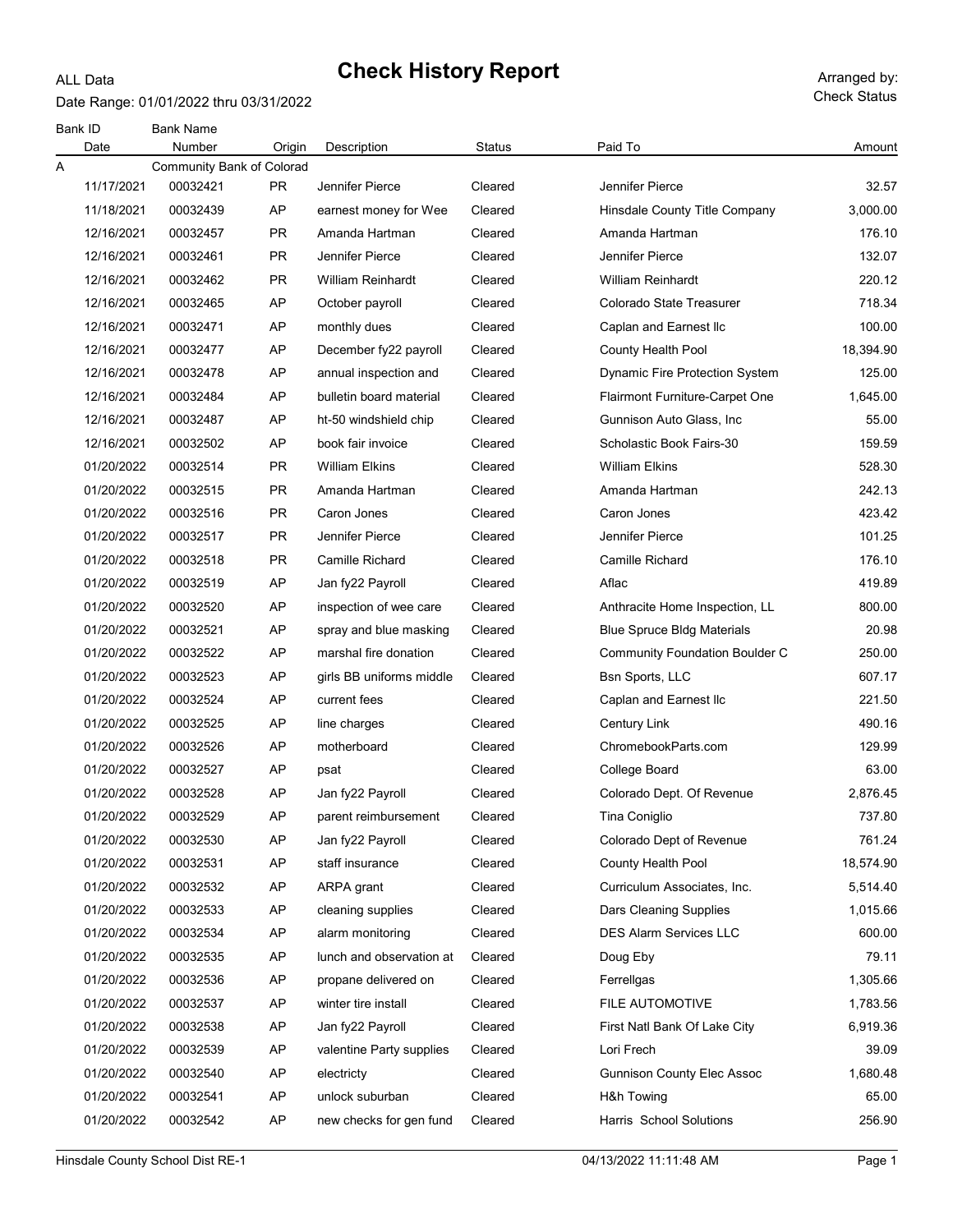### Date Range: 01/01/2022 thru 03/31/2022

ALL Data

| <b>Bank ID</b><br>Date | <b>Bank Name</b><br>Number | Origin    | Description                 | <b>Status</b> | Paid To                           | Amount    |
|------------------------|----------------------------|-----------|-----------------------------|---------------|-----------------------------------|-----------|
| 01/20/2022             | 00032543                   | AP        | unleaded fuel               | Cleared       | <b>Hinsdale County</b>            | 635.64    |
| 01/20/2022             | 00032544                   | AP        | meter reading               | Cleared       | Image Net Consulting              | 78.26     |
| 01/20/2022             | 00032545                   | AP        | books                       | Cleared       | John Wagner Public Library        | 111.69    |
| 01/20/2022             | 00032546                   | AP        | reimburse for girls bb      | Cleared       | Sarah Kem                         | 45.58     |
| 01/20/2022             | 00032547                   | AP        | DB trerapy                  | Cleared       | The LISTEN Foundation             | 1,050.00  |
| 01/20/2022             | 00032548                   | AP        | fiber charge                | Cleared       | LUMEN                             | 2,229.74  |
| 01/20/2022             | 00032549                   | AP        | job prep/planning           | Cleared       | Pearson Surveying                 | 600.00    |
| 01/20/2022             | 00032550                   | AP        | Jan fy22 Payroll            | Cleared       | Public Employee Ret Assoc         | 25,061.97 |
| 01/20/2022             | 00032551                   | AP        | Jan fy22 Payroll            | Cleared       | Pera 401(k) Plan                  | 960.57    |
| 01/20/2022             | 00032552                   | AP        | book fair invoice           | Cleared       | Scholastic Book Fairs-30          | 309.59    |
| 01/20/2022             | 00032553                   | AP        | advertising                 | Cleared       | Silver World Publishing           | 950.00    |
| 01/20/2022             | 00032554                   | AP        | door security software      | Cleared       | <b>Stone Security</b>             | 491.40    |
| 01/20/2022             | 00032555                   | AP        | water bill                  | Cleared       | Town Of Lake City                 | 505.25    |
| 01/20/2022             | 00032556                   | AP        | trash removal               | Cleared       | <b>Utah's Sanitation</b>          | 315.00    |
| 01/20/2022             | 00032557                   | AP        | hs bb, history,             | Cleared       | <b>Card Service Center</b>        | 1,089.40  |
| 01/20/2022             | 00032558                   | AP        | gas casb, holiday party,    | Cleared       | <b>Card Service Center</b>        | 112.81    |
| 01/20/2022             | 00032559                   | AP        | counselor supplies, pbis,   | Cleared       | <b>TIB Card Service Center</b>    | 517.11    |
| 01/20/2022             | 00032560                   | AP        | office supplies, montly     | Cleared       | FNB of Lake City and Creede       | 145.21    |
| 01/20/2022             | 00032561                   | AP        | prek, english, pe, ARPA,    | Cleared       | Visa/fnb Lake City & Creede       | 2,192.53  |
| 01/20/2022             | 00032562                   | AP        | elem play, printer supplies | Cleared       | <b>Card Service Center</b>        | 422.40    |
| 01/20/2022             | 00032563                   | AP        | concurrent enrollment       | Cleared       | Western State Colorado Univers    | 495.00    |
| 01/20/2022             | DD.359                     | <b>PR</b> | Jan fy22 Payroll            | Cleared       | Jan fy22 Payroll                  | 58,453.16 |
| 02/22/2022             | 00032564                   | <b>PR</b> | Amanda Hartman              | Cleared       | Amanda Hartman                    | 870.50    |
| 02/22/2022             | 00032565                   | <b>PR</b> | Caron Jones                 | Cleared       | Caron Jones                       | 264.15    |
| 02/22/2022             | 00032566                   | PR.       | Jennifer Pierce             | Cleared       | Jennifer Pierce                   | 114.46    |
| 02/22/2022             | 00032567                   | PR.       | <b>Camille Richard</b>      | Cleared       | Camille Richard                   | 264.15    |
| 02/22/2022             | DD.361                     | <b>PR</b> | February fy22               | Cleared       | February fy22                     | 63,910.37 |
| 02/24/2022             | 00032568                   | AP        | February fy22               | Cleared       | Aflac                             | 419.89    |
| 02/24/2022             | 00032569                   | AP        | PR Void Check               | Cleared       | Colorado Dept. Of Revenue         | 3,162.45  |
| 02/24/2022             | 00032570                   | AP        | February fy22               | Cleared       | Colorado Dept of Revenue          | 274.52    |
| 02/24/2022             | 00032571                   | AP        | PR Void Check               | Cleared       | First Natl Bank Of Lake City      | 7,971.04  |
| 02/24/2022             | 00032573                   | AP        | PR Void Check               | Cleared       | Public Employee Ret Assoc         | 27,031.41 |
| 02/24/2022             | 00032574                   | AP        | February fy22               | Cleared       | Pera 401(k) Plan                  | 960.57    |
| 02/24/2022             | 00032575                   | AP        | notepads                    | Cleared       | 38 Degrees North                  | 77.69     |
| 02/24/2022             | 00032576                   | AP        | educlimber training         | Cleared       | Shawn Arthur                      | 80.00     |
| 02/24/2022             | 00032577                   | AP        | hoodies for mdl school      | Cleared       | A Winning Attitude                | 1,843.00  |
| 02/24/2022             | 00032578                   | AP        | batteries                   | Cleared       | <b>Blue Spruce Bldg Materials</b> | 19.16     |
| 02/24/2022             | 00032579                   | AP        | legal fees                  | Cleared       | Caplan and Earnest Ilc            | 492.00    |
| 02/24/2022             | 00032580                   | AP        | line charges                | Cleared       | <b>Century Link</b>               | 495.80    |
| 02/24/2022             | 00032581                   | AP        | audit services              | Cleared       | Chadwick, Steinkirchner, Davis    | 10,800.00 |
| 02/24/2022             | 00032582                   | AP        | parent travel               | Cleared       | Tina Coniglio                     | 499.10    |
| 02/24/2022             | 00032583                   | AP        | milk, lunch, supplies       | Cleared       | <b>Country Store</b>              | 56.07     |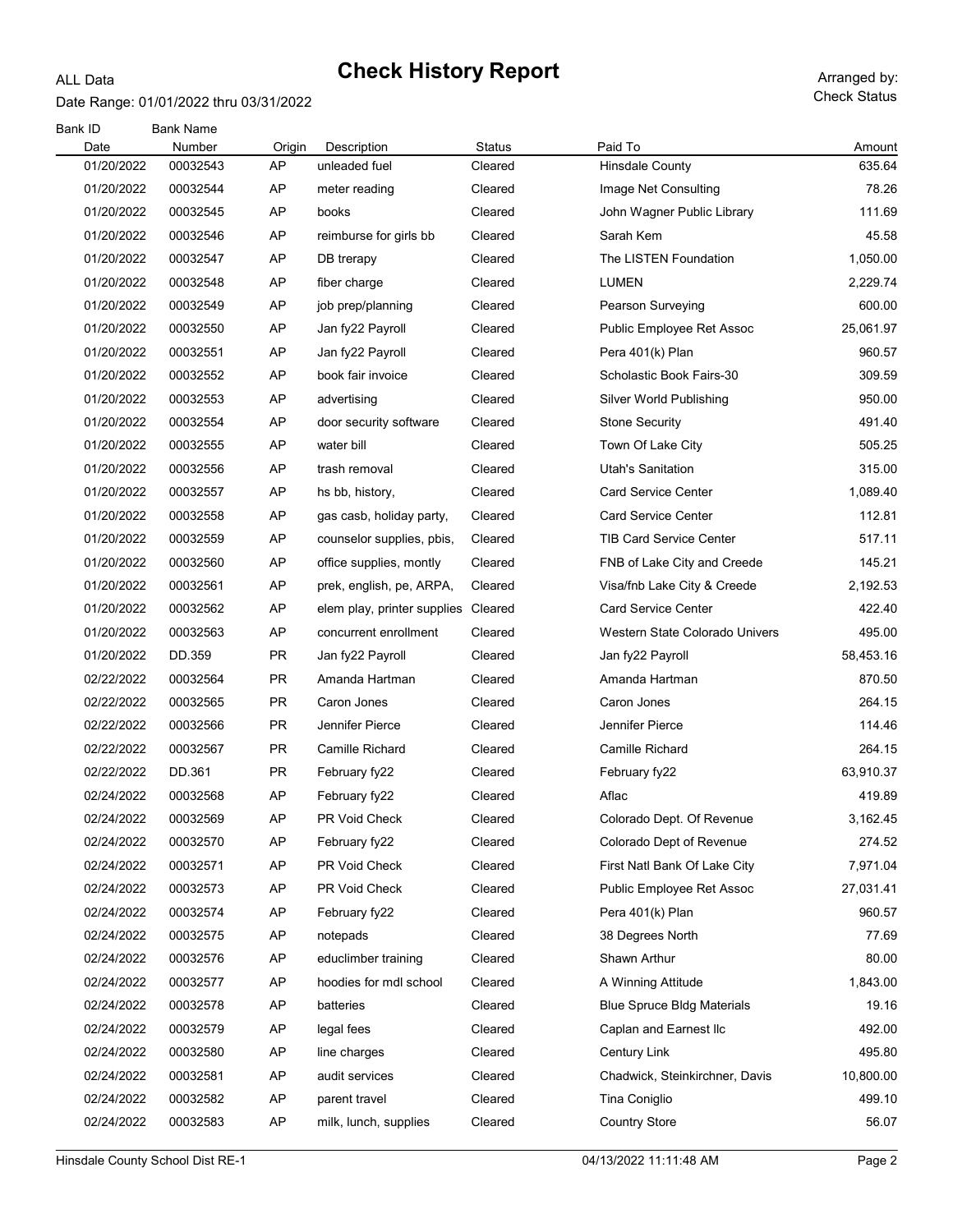### Date Range: 01/01/2022 thru 03/31/2022

ALL Data

| Bank ID    | <b>Bank Name</b> |           |                            |         |                                |          |
|------------|------------------|-----------|----------------------------|---------|--------------------------------|----------|
| Date       | Number           | Origin    | Description                | Status  | Paid To                        | Amount   |
| 02/24/2022 | 00032584         | AP        | Adding wee care to         | Cleared | Colorado School DistrictsSelf  | 757.00   |
| 02/24/2022 | 00032585         | AP        | payment for insurance      | Cleared | County Health Pool             | 2,026.40 |
| 02/24/2022 | 00032586         | AP        | dars cleaning              | Cleared | Dars Cleaning Supplies         | 76.90    |
| 02/24/2022 | 00032587         | AP        | educlimber training        | Cleared | Doug Eby                       | 80.00    |
| 02/24/2022 | 00032588         | AP        | partial of one invoice and | Cleared | Ferrellgas                     | 2,624.64 |
| 02/24/2022 | 00032589         | AP        | human geography book       | Cleared | Follett Content Solutions, LLC | 269.65   |
| 02/24/2022 | 00032590         | AP        | educlimber training        | Cleared | Lori Frech                     | 175.00   |
| 02/24/2022 | 00032591         | AP        | hours at Mountaineer       | Cleared | <b>Brian Graham</b>            | 50.20    |
| 02/24/2022 | 00032592         | AP        | educlimber training        | Cleared | Rebecca Hall                   | 80.00    |
| 02/24/2022 | 00032593         | AP        | supplies for facility      | Cleared | Darren Hardy                   | 101.94   |
| 02/24/2022 | 00032594         | AP        | event t-shirts             | Cleared | <b>Hinsdale County</b>         | 144.00   |
| 02/24/2022 | 00032595         | AP        | transfer fees              | Cleared | <b>Hinsdale County</b>         | 516.80   |
| 02/24/2022 | 00032596         | AP        | educlimber training        | Cleared | <b>Trip Horn</b>               | 175.00   |
| 02/24/2022 | 00032597         | AP        | copier maint               | Cleared | Image Net Consulting           | 111.21   |
| 02/24/2022 | 00032598         | AP        | grant books, books         | Cleared | John Wagner Public Library     | 589.20   |
| 02/24/2022 | 00032599         | AP        | educlimber training        | Cleared | Martha Levine                  | 80.00    |
| 02/24/2022 | 00032600         | AP        | db jan fy21                | Cleared | The LISTEN Foundation          | 300.00   |
| 02/24/2022 | 00032601         | AP        | fiber access charge        | Cleared | <b>LUMEN</b>                   | 1,114.21 |
| 02/24/2022 | 00032602         | AP        | educlimber training        | Cleared | Mindy McClung                  | 175.00   |
| 02/24/2022 | 00032603         | AP        | ms, and hs officiating     | Cleared | Gabe McNeese                   | 184.84   |
| 02/24/2022 | 00032604         | AP        | MS bb ref                  | Cleared | Jaden McNeese                  | 60.00    |
| 02/24/2022 | 00032605         | AP        | educlimber training        | Cleared | Lydia Mcneese                  | 175.00   |
| 02/24/2022 | 00032606         | AP        | detention catchment        | Cleared | Mesa Co Valley School Dist 51  | 226.77   |
| 02/24/2022 | 00032607         | AP        | psat tests                 | Cleared | PSAT/NMSQT                     | 194.40   |
| 02/24/2022 | 00032608         | AP        | 12 cupcakes                | Cleared | Caitlyn Rhodes                 | 205.00   |
| 02/24/2022 | 00032609         | AP        | work in the kitchen        | Cleared | Shayla Rightsell               | 144.40   |
| 02/24/2022 | 00032610         | AP        | school corner              | Cleared | Silver World Publishing        | 561.00   |
| 02/24/2022 | 00032611         | AP        | food, concessions,         | Cleared | SYSCO                          | 239.39   |
| 02/24/2022 | 00032612         | AP        | dumpster yardage           | Cleared | <b>Utah's Sanitation</b>       | 560.00   |
| 02/24/2022 | 00032613         | AP        | educlimber training        | Cleared | Lily Virden                    | 175.00   |
| 02/24/2022 | 00032614         | AP        | title 9, ss, track, bb,    | Cleared | <b>Card Service Center</b>     | 857.76   |
| 02/24/2022 | 00032615         | AP        | admin, kitchen             | Cleared | <b>Card Service Center</b>     | 47.61    |
| 02/24/2022 | 00032616         | AP        | prek, counselor            | Cleared | <b>TIB Card Service Center</b> | 65.83    |
| 02/24/2022 | 00032617         | AP        | subs, prek, elem, sped     | Cleared | FNB of Lake City and Creede    | 507.28   |
| 02/24/2022 | 00032618         | AP        | amazon, teachers pay       | Cleared | Visa/fnb Lake City & Creede    | 798.20   |
| 02/24/2022 | 00032619         | AP        | tech, printer, cte         | Cleared | <b>Card Service Center</b>     | 550.16   |
| 02/24/2022 | 00032620         | AP        | educlimber training        | Cleared | Carla Whinnery                 | 175.00   |
| 03/24/2022 | 00032621         | <b>PR</b> | Caron Jones                | Cleared | Caron Jones                    | 242.13   |
|            |                  |           |                            |         |                                | 198.11   |
| 03/24/2022 | 00032622         | <b>PR</b> | Greg Levine                | Cleared | Greg Levine                    |          |
| 03/24/2022 | 00032623         | <b>PR</b> | Toni Painter               | Cleared | <b>Toni Painter</b>            | 88.05    |
| 03/24/2022 | 00032624         | <b>PR</b> | Camille Richard            | Cleared | Camille Richard                | 176.10   |
| 03/24/2022 | 00032626         | AP        | March fy22                 | Cleared | Colorado Dept. Of Revenue      | 2,896.45 |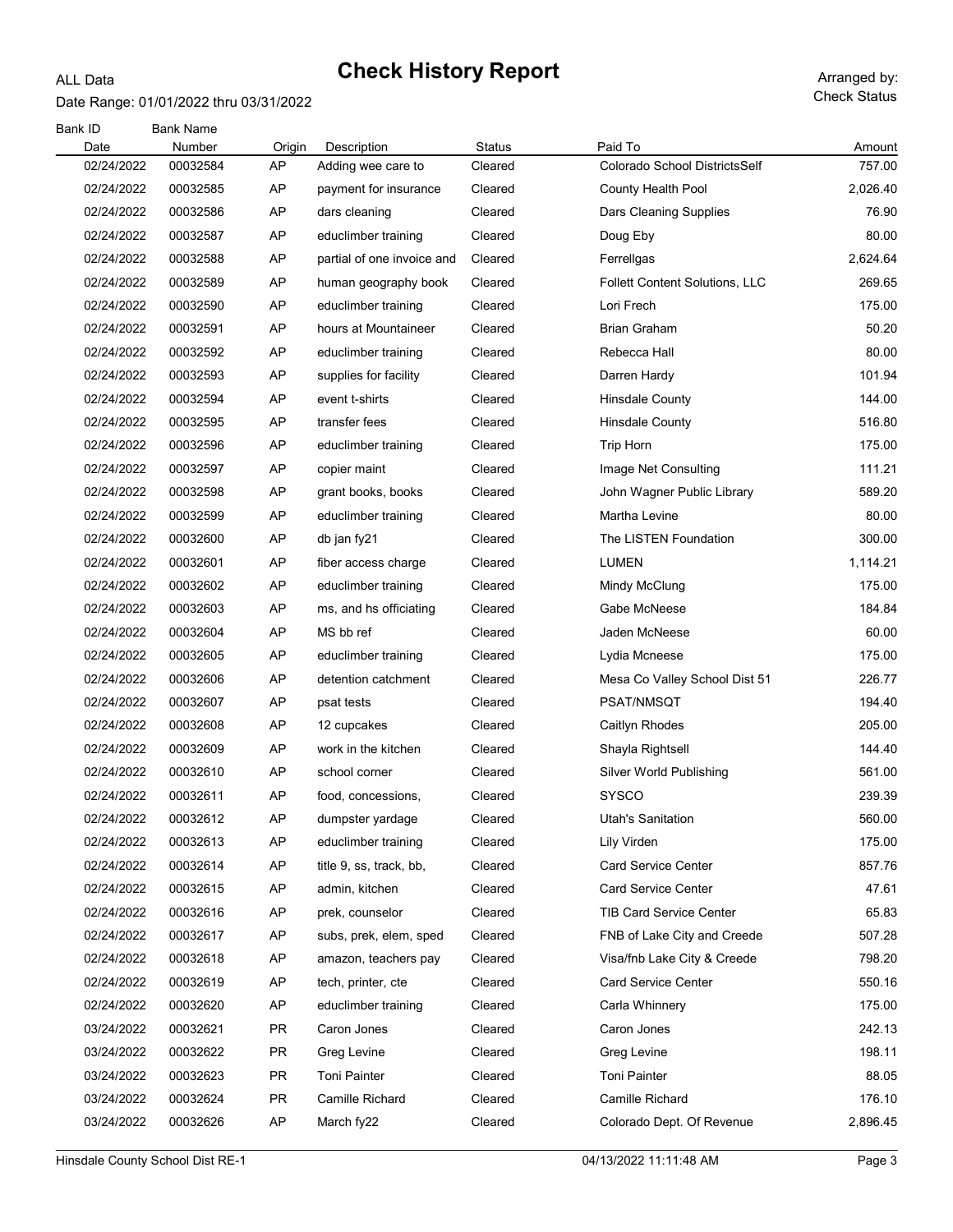### Date Range: 01/01/2022 thru 03/31/2022

ALL Data

| Bank ID<br>Date | <b>Bank Name</b><br>Number | Origin    | Description                    | Status      | Paid To                           | Amount    |
|-----------------|----------------------------|-----------|--------------------------------|-------------|-----------------------------------|-----------|
| 03/24/2022      | 00032628                   | AP        | March fy22                     | Cleared     | First Natl Bank Of Lake City      | 6,997.13  |
| 03/24/2022      | 00032630                   | AP        | March fy22                     | Cleared     | Public Employee Ret Assoc         | 24,884.78 |
| 03/24/2022      | 00032631                   | AP        | March fy22                     | Cleared     | Pera 401(k) Plan                  | 960.57    |
| 03/24/2022      | 00032633                   | AP        | feb bill                       | Cleared     | <b>Blue Spruce Bldg Materials</b> | 21.98     |
| 03/24/2022      | 00032634                   | AP        | pe equipment                   | Cleared     | Bsn Sports, LLC                   | 154.08    |
| 03/24/2022      | 00032636                   | AP        | meds, salad, milk              | Cleared     | <b>Country Store</b>              | 10.79     |
| 03/24/2022      | 00032640                   | AP        | educlimber training            | Cleared     | Natascia Hays                     | 175.00    |
| 03/24/2022      | 00032642                   | AP        | canon copier                   | Cleared     | Image Net Consulting              | 19.46     |
| 03/24/2022      | 00032644                   | AP        | educlimber training            | Cleared     | Sarah Kem                         | 175.00    |
| 03/24/2022      | 00032645                   | AP        | db therapy                     | Cleared     | The LISTEN Foundation             | 400.00    |
| 03/24/2022      | 00032646                   | AP        | fiber                          | Cleared     | <b>LUMEN</b>                      | 1,114.21  |
| 03/24/2022      | 00032647                   | AP        | training                       | Cleared     | Mindy McClung                     | 25.00     |
| 03/24/2022      | 00032649                   | AP        | ap mock exams                  | Cleared     | Mesa Co Valley School Dist 51     | 700.00    |
| 03/24/2022      | 00032650                   | AP        | educlimber training            | Cleared     | Amanda Phillimore                 | 175.00    |
| 03/24/2022      | 00032651                   | AP        | educlimber training            | Cleared     | <b>Matt Phillimore</b>            | 90.00     |
| 03/24/2022      | 00032652                   | AP        | prek snacks                    | Cleared     | Caitlyn Rhodes                    | 91.67     |
| 03/24/2022      | 00032653                   | AP        | educlimber training            | Cleared     | Dan Scroggins                     | 175.00    |
| 03/24/2022      | 00032654                   | AP        | advertising                    | Cleared     | Silver World Publishing           | 802.00    |
| 03/24/2022      | 00032657                   | AP        | lunch food and nhs/stuco       | Cleared     | <b>SYSCO</b>                      | 186.60    |
| 03/24/2022      | 00032658                   | AP        | water                          | Cleared     | Town Of Lake City                 | 403.00    |
| 03/24/2022      | 00032667                   | AP        | educlimber training            | Cleared     | Carla Whinnery                    | 175.00    |
| 03/24/2022      | DD.362                     | PR        | March fy22                     | Cleared     | March fy22                        | 59,667.62 |
| 02/24/2022      | 00032572                   | AP        | February fy22                  | Outstanding | Hinsdale County School Dist       | 50.90     |
| 03/24/2022      | 00032625                   | AP        | March fy22                     | Outstanding | Aflac                             | 419.89    |
| 03/24/2022      | 00032627                   | AP        | Jan fy22 Payroll               | Outstanding | Colorado State Treasurer          | 568.38    |
| 03/24/2022      | 00032629                   | AP        | March fy22                     | Outstanding | Hinsdale County School Dist       | 50.90     |
| 03/24/2022      | 00032632                   | AP        | 3 work keys tests              | Outstanding | Act                               | 36.00     |
| 03/24/2022      | 00032635                   | AP        | line charges                   | Outstanding | Century Link                      | 492.88    |
| 03/24/2022      | 00032637                   | <b>AP</b> | March fy22                     | Outstanding | County Health Pool                | 140.10    |
| 03/24/2022      | 00032638                   | AP        | cleaning supplies              | Outstanding | Dars Cleaning Supplies            | 59.10     |
| 03/24/2022      | 00032639                   | AP        | for 2/3 classroom              | Outstanding | Lori Frech                        | 40.32     |
| 03/24/2022      | 00032641                   | AP        | fuel                           | Outstanding | <b>Hinsdale County</b>            | 1,519.64  |
| 03/24/2022      | 00032643                   | AP        | books                          | Outstanding | John Wagner Public Library        | 344.17    |
| 03/24/2022      | 00032648                   | AP        | training                       | Outstanding | Lydia Mcneese                     | 25.00     |
| 03/24/2022      | 00032655                   | AP        | mar fy22                       | Outstanding | <b>Simply Broadband Solutions</b> | 120.00    |
| 03/24/2022      | 00032656                   | AP        | inspection wee care            | Outstanding | Superior Alarm & Fire Protecti    | 250.00    |
| 03/24/2022      | 00032659                   | AP        | trash removal                  | Outstanding | Utah's Sanitation                 | 665.00    |
| 03/24/2022      | 00032660                   | AP        | classroom activity             | Outstanding | Lily Virden                       | 44.00     |
| 03/24/2022      | 00032661                   | AP        | bb, history, stuco, ski        | Outstanding | <b>Card Service Center</b>        | 1,628.52  |
| 03/24/2022      | 00032662                   | AP        | air filters, staff educlimber, | Outstanding | <b>Card Service Center</b>        | 1,207.26  |
| 03/24/2022      | 00032663                   | AP        | nhs, counselor, prek,          | Outstanding | TIB Card Service Center           | 284.98    |
| 03/24/2022      | 00032664                   | AP        | educlimber, ms bb, pd          | Outstanding | FNB of Lake City and Creede       | 1,492.37  |